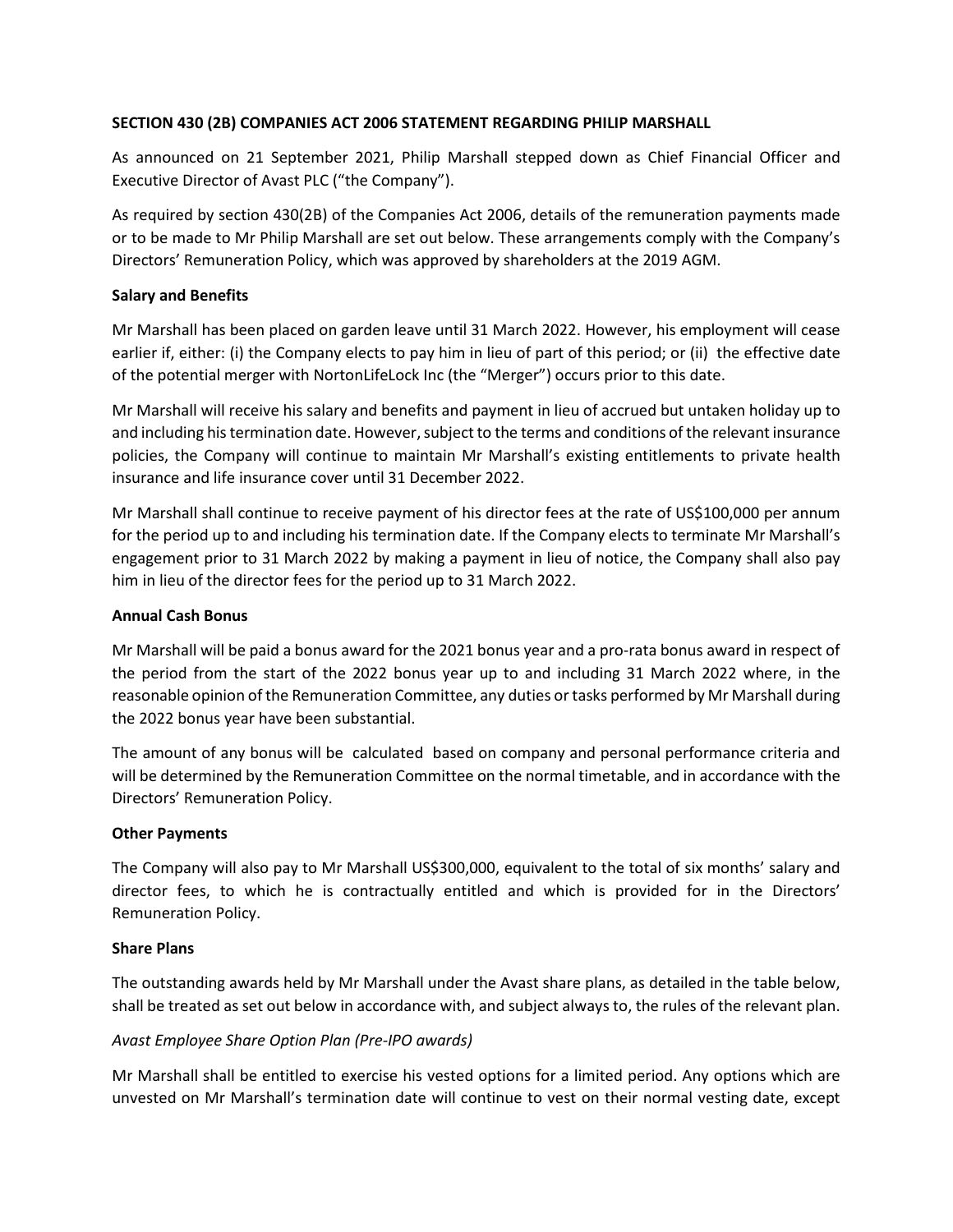that if the Merger completes before his employment terminates, any unvested options will be automatically replaced by an equivalent award over NortonLifeLock Shares.

# *Avast 2018 Long Term Incentive Plan*

If the Merger completes on or before 31 March 2022, Mr Marshall shall be treated in the same way as participants whose employment is terminated in connection with the Merger, which will mean that his awards will vest early at that time, subject to performance pro-rating in line with other senior executives.

If the Merger does not complete before 31 March 2022, Mr Marshall shall be treated as good leaver, subject to pro-rating for performance and for time. For awards granted in 2020, the maximum number of awards that may vest in these circumstances is capped at 197,897 (i.e. at 55%). For awards granted in 2021, the maximum number of awards that may vest in these circumstances is capped at 78,948.

If the Merger completes after 31 March 2022 but before 31 December 2022, Mr Marshall shall be entitled to a cash payment to compensate him for the time pro-rating to which he was subject and the cap on vesting referred to above.

Dividend equivalents will be payable when any awards vest.

## *Avast Share Matching Plan*

If the Merger completes on or before 31 March 2022, any purchased shares Mr Marshall holds on completion of the Merger will be released and Mr Marshall will receive all of the matched shares that he would have received had he remained engaged and held his purchased shares for the full holding period.

If completion of the Merger does not complete before 31 March 2022, any purchased shares Mr Marshall holds on that date will be released and Mr Marshall will receive a pro rata proportion of the corresponding matched shares, based on the period of time for which he was engaged for the holding period.

| Plan                       | <b>Award Type</b>         | οf<br><b>Date</b><br>Grant       | <b>Vesting Date</b>              | <b>Number</b><br>οf<br>outstanding<br><b>Shares</b><br>(before | <b>Exercise Price</b><br>(GBP) |
|----------------------------|---------------------------|----------------------------------|----------------------------------|----------------------------------------------------------------|--------------------------------|
|                            |                           |                                  |                                  | pro-rating)                                                    |                                |
| Avast<br>Employee<br>Share | Time-based<br>Option      | February<br>$\mathbf{1}$<br>2018 | $\mathbf{1}$<br>February<br>2022 | 485,582                                                        | 2.13                           |
| Option<br>Plan             | Time-based<br>Option      | 30<br>March<br>2018              | 30 March 2022                    | 291,368                                                        | 2.37                           |
| Avast<br>2018<br>Long      | Performance<br>stock unit | 14<br>March<br>2019              | 14 March 2022                    | 468,535                                                        |                                |
| Term<br>Incentive          | Performance<br>stock unit | 3 July 2019                      | 1 July 2022                      | 182,048                                                        | N/A                            |
| Plan                       | Performance<br>stock unit | 26 February<br>2020              | 26<br>February<br>2023           | 516,367                                                        |                                |
|                            | Performance<br>stock unit | 22<br>March<br>2021              | 22 March 2024                    | 420,265                                                        |                                |